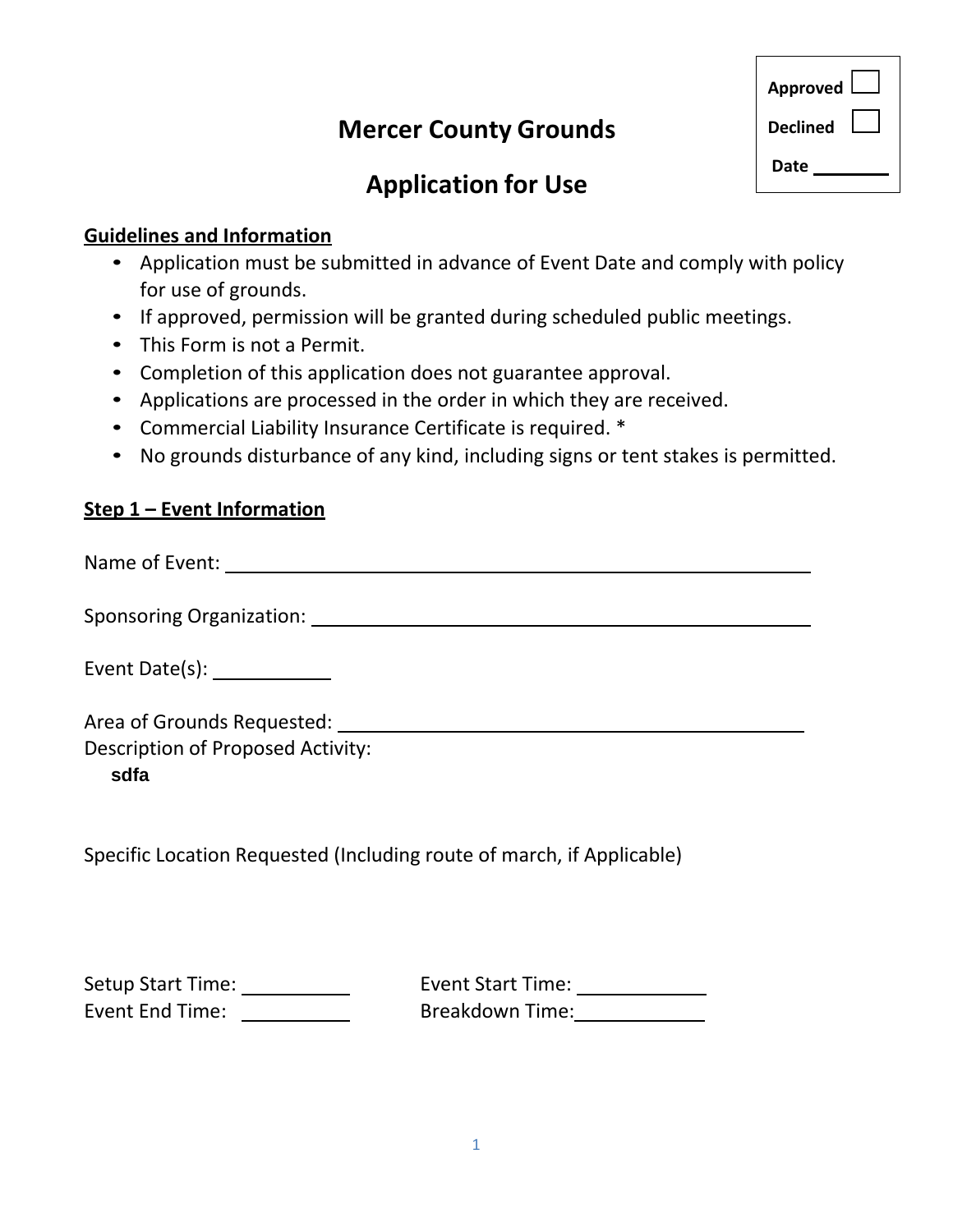| <b>Estimated Attendance/Number of Participants:</b>                                                                                                                                                                                                     |  |  |                                                                                                                                                                                                            |  |  |
|---------------------------------------------------------------------------------------------------------------------------------------------------------------------------------------------------------------------------------------------------------|--|--|------------------------------------------------------------------------------------------------------------------------------------------------------------------------------------------------------------|--|--|
| Will this Event be Advertised?<br>Yes<br><b>No</b>                                                                                                                                                                                                      |  |  |                                                                                                                                                                                                            |  |  |
| Are you requesting use of the Band Stand?<br>  Yes<br>No<br>Are you requesting use of the Courthouse Steps?<br><b>No</b><br>Yes<br>Will you use Amplified Sound Equipment<br><b>No</b><br>Yes<br>** Amplified sound is subject to local noise ordinance |  |  |                                                                                                                                                                                                            |  |  |
|                                                                                                                                                                                                                                                         |  |  | Are you requesting to erect Tents/Canopies of any kind?   Yes<br><b>No</b>                                                                                                                                 |  |  |
|                                                                                                                                                                                                                                                         |  |  | Please indicate number/size ____                                                                                                                                                                           |  |  |
|                                                                                                                                                                                                                                                         |  |  | Are you requesting use of County electricity? $\Box$ Yes<br><b>No</b><br>Will you use a Generator or any Portable Electricity Source?<br>$ $ Yes<br><b>No</b><br>Describe Electrical Equipment to be used: |  |  |
| Step 2 – Organization Information                                                                                                                                                                                                                       |  |  |                                                                                                                                                                                                            |  |  |
| Name of Sponsoring Organization or Individual:                                                                                                                                                                                                          |  |  |                                                                                                                                                                                                            |  |  |
| Non-Profit? $\boxed{\phantom{a}}$ Yes $\boxed{\phantom{a}}$ No * If yes, Provide Verification of 501C(3) Status                                                                                                                                         |  |  |                                                                                                                                                                                                            |  |  |
| Organization's/Individual's Street Address:                                                                                                                                                                                                             |  |  |                                                                                                                                                                                                            |  |  |
|                                                                                                                                                                                                                                                         |  |  |                                                                                                                                                                                                            |  |  |
|                                                                                                                                                                                                                                                         |  |  |                                                                                                                                                                                                            |  |  |
|                                                                                                                                                                                                                                                         |  |  |                                                                                                                                                                                                            |  |  |
| Daytime Phone Number: _______________________Cell Number: ______________________                                                                                                                                                                        |  |  |                                                                                                                                                                                                            |  |  |
|                                                                                                                                                                                                                                                         |  |  |                                                                                                                                                                                                            |  |  |
|                                                                                                                                                                                                                                                         |  |  |                                                                                                                                                                                                            |  |  |